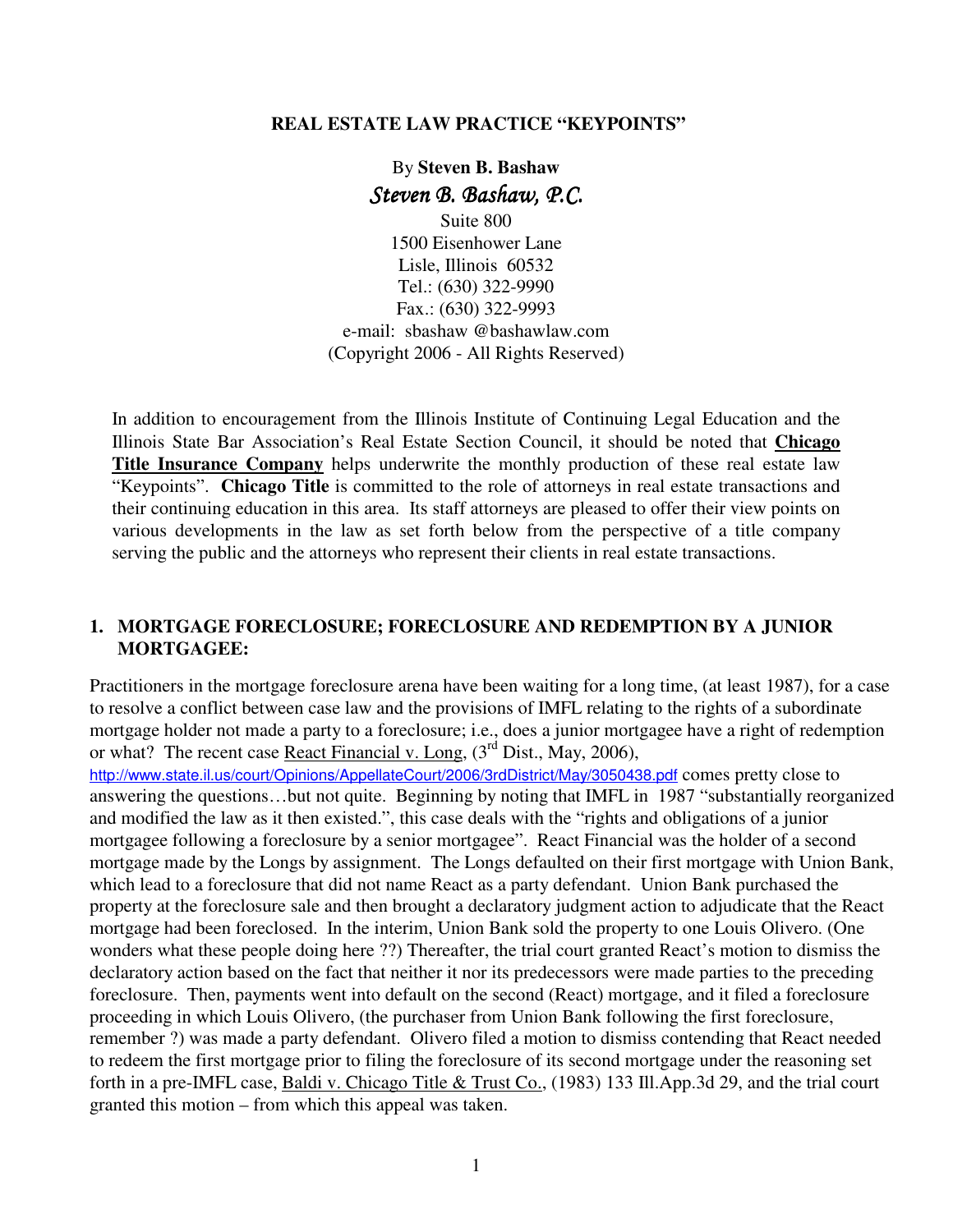Noting that "Illinois law provides for both statutory and equitable rights of redemption.", and that prior to IMFL a junior mortgagee who was not made a party to the foreclosure of a senior mortgage had a "general equitable right to redeem which was distinct from any statutory right…", the Third District decision here begins by stating that under the current law, React has no statutory right to redeem except under the limited circumstances set forth in Section 1402 involving a consent judgment. This is distinct from the law when Baldi was decided, (1983); a time when any person interested in the property could redeem within six months from the sale under the statute. Under IMFL effective in 1987, while the legislature intended to preserve the equitable right of redemption, the time period during which it could be exercised is limited by Section 15-1603, and it expires prior to a judicial sale pursuant to Section 15-1507. Accordingly, both the equitable and statutory redemption rights of React expired after the original judicial sale on July 10, 2002 – apparently without regard to whether it was a party to the suit or not. Turning then to the issue of whether React could foreclose without redeeming the senior mortgage, the court states that "Several provisions of the Foreclosure Law compel us to find that this is the proper conclusion." The junior mortgagee is not a necessary party to the senior mortgage foreclosure under Section 15-1501. A junior mortgagee may intervene under Section 15-1105 and be bound by the litigation. Any mortgagee, who is not a party to or bound by a lis pendens relating to the litigation has the right to file a separate foreclosure proceeding under Section 15-1501. The statutory right to file a separate action under Section 15-1501, the court holds, is "dispositive", and not withstanding Baldi or the decision in Orloff v. Petak, (1992), 224 Ill.App.3d 638, (decided under IMFL), "It is evident, therefore, that the Foreclosure Law has superceded the prior rule which made foreclosure by the junior mortgagee dependent on redemption. Accordingly, the trial court improperly denied plaintiff's complaint for foreclosure and we remand…"

(Ed. Note. I'm not certain, but I think this decision leaves the litigants on their way back to the trial court with Olivero's motion to dismiss being reversed and React permitted to proceed with foreclosure of its junior mortgage lien. React no longer has either an equitable or statutory right to redeem the first mortgage. React also argued that Olivero was barred from attacking the validity of its mortgage under the doctrine or res judicata and collateral estoppel, but the decision here did "not consider plaintiff's alternative arguments concerning res judicata and estoppel." So, this case could be the source of further appeal before the entire scenario is painted.)

## **2. ATTORNEYS; CONVEYANCING ERRORS AND MALPRACTICE:**

Catherine Tuchowski sued her transactional real estate lawyer, Elizabeth Rochford, for malpractice in Tuchowski v. Rochford, (1<sup>st</sup> Dist., October, 2006),

http://www.state.il.us/court/Opinions/AppellateCourt/2006/1stDistrict/October/1050491.pdf . Rochford represented Tuchowski in the sale of her residential property in November, 2000. The Tuchowski property at the time of the closing consisted of three contiguous lots. A home stood on two of the lots, and the third, adjacent lot was vacant, but for a shed and outdoor grill. The controversy involved the fact that the deed of conveyance prepared by Rochford for Tuchowski's signature at the closing conveyed all three lots for the contract price of \$575,000, whereas Tuchowski alleged she only intended and directed the sale to include the house and two lots on which it stood, and not the third lot. Tuchowski claimed that she had hoped to sell the third, vacant lot separately to the owners of an adjacent parcel for \$125,000, and did not discover the third lot was conveyed by the sale in 2000 until September 2003. Rochford moved to dismiss the complaint as not being filed timely; within two years. The trial court granted the motion and also gave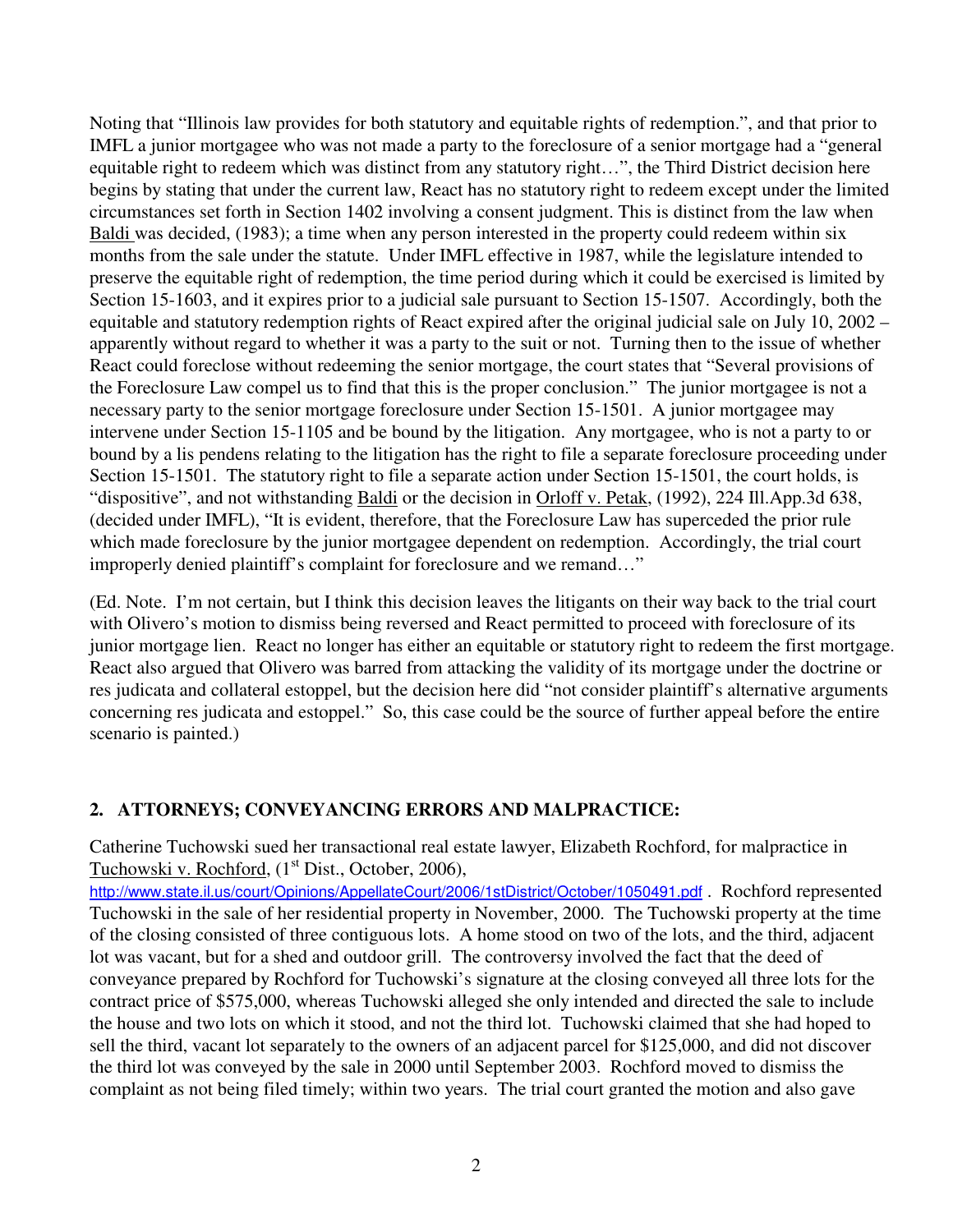Tuchowski leave to file an amended complaint. The amended complaint alleged that Rochford knew that the owners of the adjacent property had offered Tuchowski \$125,000 for the vacant lot, that Tuchowski was 77 years old at the time of the closing, and that she relied entirely upon Rochford in preparing the documents. At the closing Rochford directed Tuchowski to sign the documents as quickly as possible because Rochford had another closing to attend, and Tuchowski did so based upon Rochford's direction rather than carefully reading the documents. Rochford's responsive pleading revealed that the contract originally only included the house and two lots, and that Rochford offered to amend the contract to include the third lot in a letter to the purchaser's attorney. Rochford stated that this was pursuant to Tuchowski's direction. Tuchowski denied any such direction. The letter from Rochford to the purchaser's attorney amending the contract to include the third lot did not reveal that a copy was sent to Tuchowski. The deed of conveyance signed by Tuchowski set forth three distinct permanent tax identification numbers, and Rochford argued that Tuchowski must have or should have known that all three lots were being conveyed by that fact. The trial court dismissed Tuchowski's amended complaint pursuant to Section 2-619, holding that Tuchowski should have know from the closing documents at the time that she sold all three lots, and failed to timely file the case. Tuchowski appealed, and the First District reversed and remanded.

The Appellate Court's decision to reverse the dismissal turns on its belief that Tuchowski reasonably relied upon Rochford when she signed the closing documents and deed without carefully reading them and discovering the conveyance of the third lot. Given this finding, the issue of whether Tuchowski should have discovered the malpractice and filed timely (within two years of the closing or when she knew or should have known of the error), was one that required findings of fact rather than law and resulted in a remand. "Usually courts hold parties responsible for knowing the contents of documents they have signed. However, under certain circumstances, especially in cases involving fiduciary relationships courts have excused ignorance of the content of such signed documents" The fact that Rochford was, for some period of time, a successor trustee of Tuchowski's trust is mentioned in the decision, but clearly not an operative fact. It is her position as an attorney in the transaction that results in the fiduciary duty. Further, the delay in filing was related to the "discovery rule", which "takes into account the sophistication of the plaintiff in the particular area of knowledge." Here, Tuchowski relied upon Rochford, did not review the documents carefully because her attorney was hurrying to another closing, and did not have a reason or opportunity to discover the error until three years later when she went to sell the third lot. Whether Tuchowski should have understood or known from the three permanent index numbers on the deed above her signature that three lots were being conveyed by her at the time was a fact upon which a trier could differ; whether she "did not understand the special significance of the sequence of digits slashes, dashes and spaces on that line" in the deed should not have been resolved by a motion to dismiss. The allegations of the complaint were "sufficient to support an inference that Rochford breached her duties as Tuchowski's attorney and she breached her contract to represent Tuchowski's interest."

### **3. MORTGAGE FORECLOSURE: TENDER OF PAYMENT BY A "BONDED BILL OF EXCHANGE":**

Every few years there arises another "new idea" propounded by "patriots" in response to mortgage foreclosures by lenders. The most recent is the subject of U.S. Bank v. Phillips,  $(1<sup>st</sup> Dist., June, 2006)$ , http://www.state.il.us/court/Opinions/AppellateCourt/2006/1stDistrict/June/1051829.pdf . U.S. Bank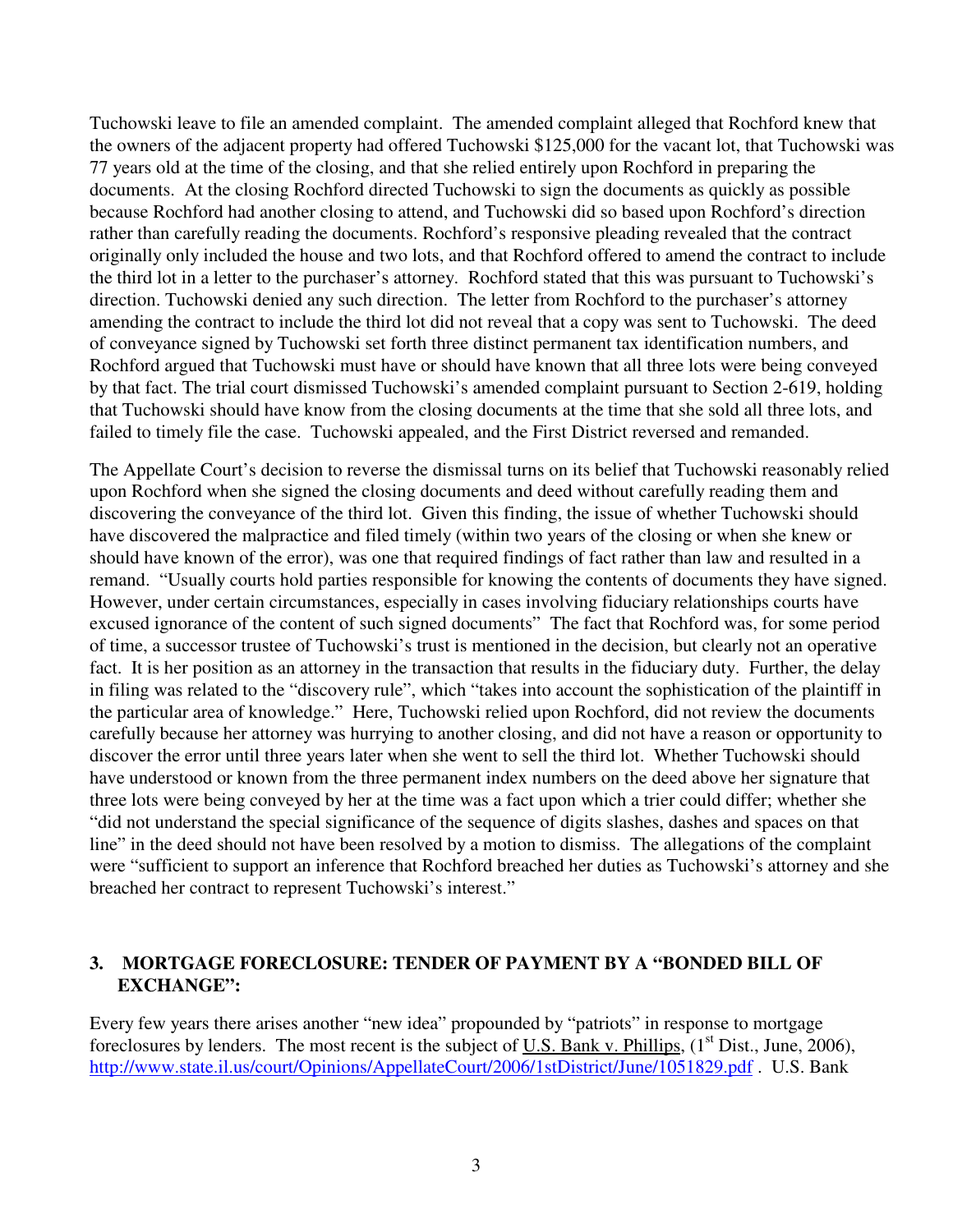brought a mortgage foreclosure based on a payment default and served Anthony Phillips personally. An order of default and judgment were entered when Phillips failed to appear or answer the complaint.

As the redemption period was running, Phillips sent a letter to the servicer of the loan purporting to tender payment in full of the balance of the loan by an enclosed "Bonded Bill of Exchange". The document stated that "the obligation of the… Secretary of Treasury arises out of the want of consideration for the pledge and by the redemption of the pledge under HJR-192, Public Law 73-10 and 307 U.S. 247, 59 S. Ct. 847, 93 L.Ed. 1266.", and attached instructions on how to process the bill with the United States Treasury based on the "Personal Treasury UCC Contract Trust Account" Phillips purported to have established. On its face, the "Bill" stated it was a negotiable instrument. A few days after the mailing, Phillips received a notice of sale based on the judgment. In response, he filed a "Motion to Vacate Sale with Prejudice" alleging that the mortgage debt had been satisfied by the tender of the Bill, regardless of whether or not the lender had failed to process the tender. Thereafter, the foreclosure sale proceeded, the Plaintiff purchased the property, and the trial court confirmed the sale.

Prior to his eviction, Phillips filed a second motion entitled "Petition to Vacate a Void Judgment and Collateral Attack Under Authority of Illinois Statutes", (characteristically titled in a manner which reeks of the sophistry typical of such efforts), in which he claimed the judgment was void because of his tender of the Bonded Bill of Exchange" and discharge. The trial court rejected the theory and denied the petition.

On appeal Justice McBride acknowledged that there were no cases on point in Illinois, but noted that the California Appellate Court had dealt with a "Bonded Bill of Exchange Order" that was "virtually identical to the Bill at issue in this appeal" in McElroy v. Chase Manhattan Mortgage Corp. As in the California factual pattern, the Bill before the Court here was not a negotiable instrument because it was not "payable to the order or to bearer." The Bill was not a check because it was not drawn upon a bank under the UCC. (810 ILCS 5/3-104(c ). The "sources" identified in the Bill, ("JR-192, Public Law 73-10 and 307 U.S. 247, 59 S. Ct. 847, 93 L.Ed. 1266"), as being the basis for the purported obligation of the Secretary of the Treasury failed to establish or create any obligation. "The Bill is nothing more than words strung together on a piece of paper which lack any cohesive meaning and convey nothing….defendant did not tender "payment" but, rather a piece of paper that was entirely lacking in value." Accordingly, the trial court's denial of the petition to vacate was affirmed.

### **4. JUDGMENT ENFORCEMENT, FRAUDULENT CONVEYANCES AND JOINT TENANCY:**

There case has a very interesting interplay between the application of the Illinois Uniform Fraudulent Transfer Act (740 ILCS 160/1) and the law on Joint Tenancy in Gayton v. Kovanda, (1<sup>st</sup> Dist., October, 2006), http://www.state.il.us/court/Opinions/AppellateCourt/2006/1stDistrict/October/1060609.pdf , that, in the end, simply proves how important "timing" really can be.

Monica and Joseph Gayton owned real estate in Wilmette, Illinois as joint tenants. Louis Kovanda was a creditor of Joseph's. In February, 2001, Joseph transferred the Wilmette property to Monica by quitclaim deed. Thereafter, Kovanda obtained a \$414,000 judgment against Joseph on November 20, 2003. Joseph died on November 26, 2003. Kovanda perfected his judgment by recording a memorandum against the title to the Wilmette property on December 3, 2003. Monica filed a suit to quiet title against Kovanda, stating the he had wrongfully recorded the judgment against her property because she was the sole owner pursuant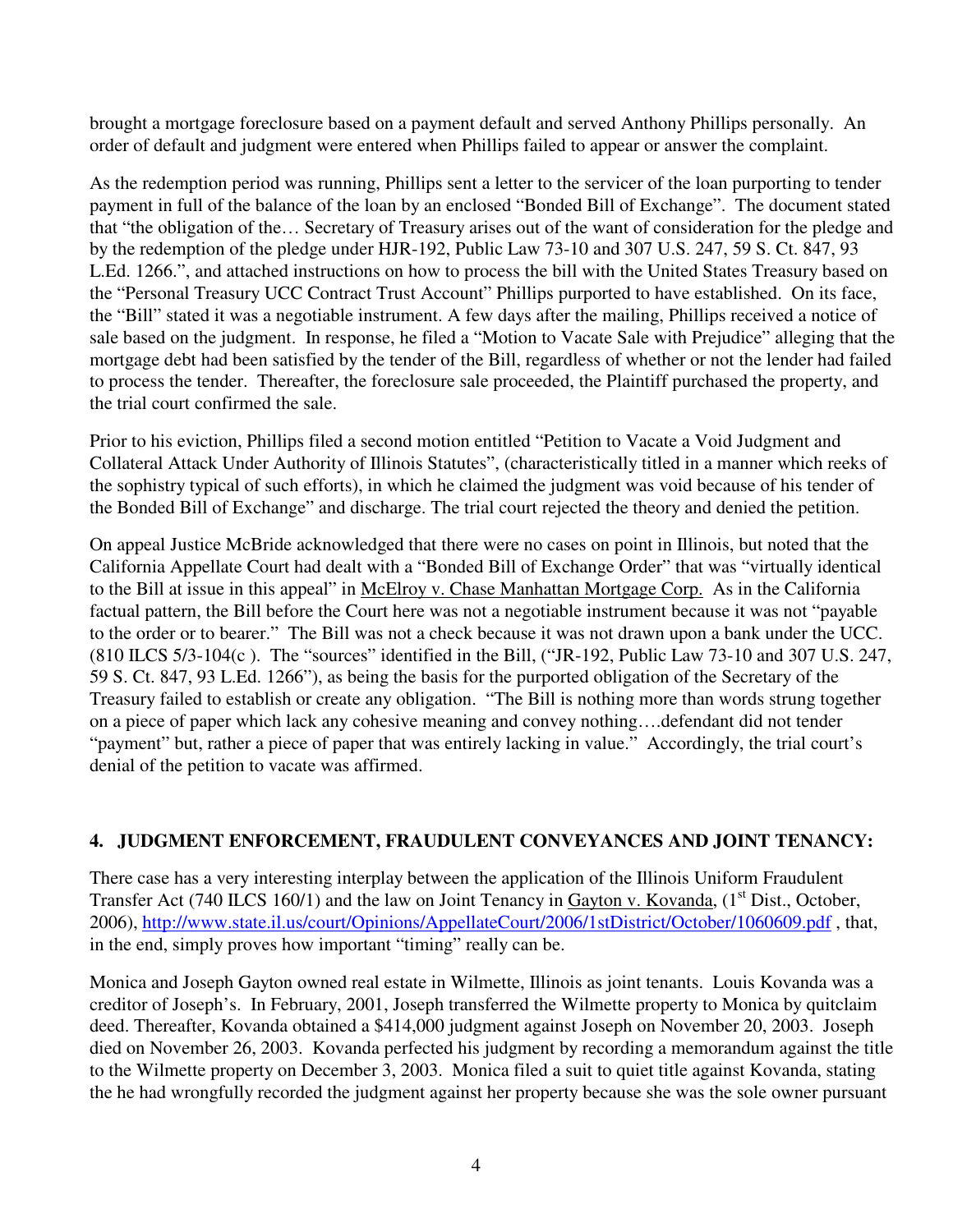to the quit claim, and since the Kovanda judgment was solely against Joseph who no longer had an interest in the property, it did not constitute a lien. Kovanda counter sued Gayton, alleging that Joseph's transfer of title was a fraudulent attempt to hinder, delay or defraud him as a creditor in violation of the Fraudulent Transfer Act. The trial court granted summary judgment in favor of Monica, and Kovanda appeal. The First District affirmed.

The decision begins by reciting the elements of the Fraudulent Transfer Act; a transfer with an actual intent to hinder, delay or defraud creditors, without receipt of reasonably equivalent value, while the debtor had assets which were relatively small in relation to a business or transaction which resulted in the debtor having debts beyond his ability to pay. Turning to the element of "intent" , and noting that the 2001 transfer here was to an "insider", while Joseph retained possession or control, at a time when the debtor had been sued or threatened with suit by Kovanda, rendering him "insolvent", the Court presumed the transfer was fraudulent under the Act, and then turned to the effect of the voiding of the quitclaim deed as a fraudulent conveyance. Although Kovanda argued that as a fraudulent transfer, the quit claim must be avoided rendering the title to the property being held as tenants in common based on a violation of the four unities required to support joint tenancy, the Court disagreed. While "A joint tenancy can be severed when one tenant voluntarily or involuntarily destroys one of the four unities (interest, time, title and possession) that are crucial to the creation and continuance of a joint tenancy.", a fraudulent conveyance is void only as against creditors and the result is the conveyance is treated as if it had not been made." The result of the Court treating the property as if the fraudulent conveyance had not been made here, however, was not to render the title to that of tenants in common in 2001, but have the title remain in joint tenancy until Joseph's death. Joseph's death acted to transfer title to Monica by operation of law as the surviving joint tenant, and this occurred before Kovanda recorded his memorandum of judgment. "It is of no consequence that Kovanda obtained the judgment prior to Joseph's death because a judgment only becomes a lien on the real estate of the person against whom it is entered from the time the judgment is filed with the recorder of deeds in the county in which the property is located." Since Kovanda did not record his judgment until after Joseph's death and the title had passed to Monica as the surviving joint tenant, summary judgment quieting her title as to Kovanda was affirmed.

### **5. MORTGAGE FORECLOSURE; UNKNOWN HEIRS AND DEVISEES:**

"How Do You Foreclose a Dead Man's Mortgage ?" That was the issue addressed by Judge Simko in a recent mortgage foreclosure bench ruling in the Circuit Court of Cook County --- with a surprising result that could significantly alter the foreclosure process when a decedent is involved. (Wells Fargo v. McQueen, (Cir. Ct. of Cook County), Case No. 2005 CH 12846.)

Wells Fargo's residential mortgage was made by Allen McQueen in 2003. McQueen died on August 18, 2004, and the monthly payments went into default in May, 2005. There was no will filed of record and no probate estate opened according to the clerk of the circuit court. Wells Fargo's attorneys filed a foreclosure complaint on August 1, 2005, naming as parties the decedent, Allen McQueen, The Estate of Allen McQueen, (which there was none), Unknown Heirs and Legatees of Allen McQueen, Unknown Owners and Non-Record Claimants, and Allen C. McQueen, (a known son of Allen McQueen). After the judgment was entered by default based upon publication notice, the sale held and confirmed, the son, Allen C. McQueen presented a motion to vacate the judgment and related orders based on "invalid service".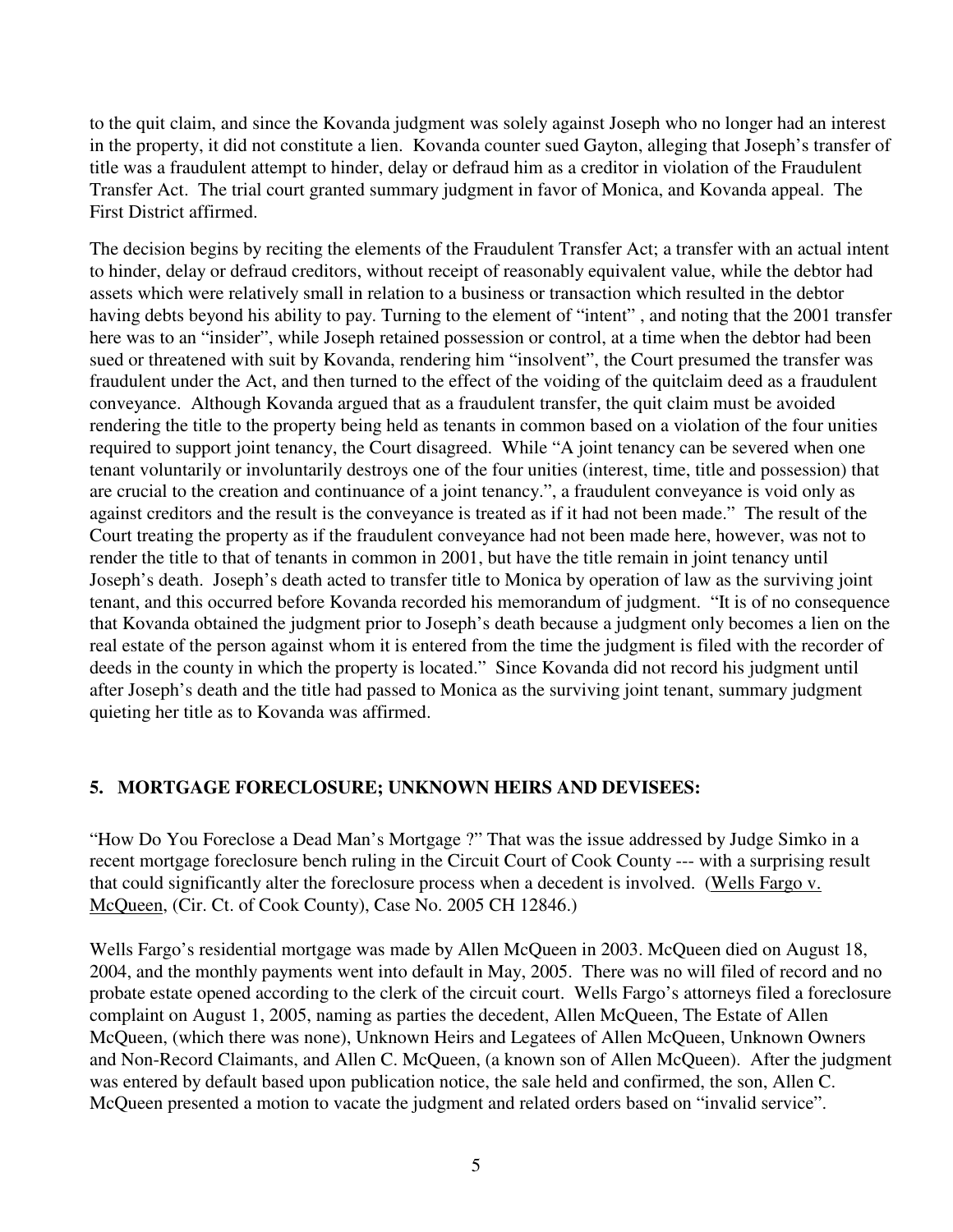Judge Simko granted the motion and wrote an opinion in which "the Court raised the issue of subject matter jurisdiction, principally in light of Keller v. Walker, (3<sup>rd</sup> Dist. 2001), 319 Ill.App.3d 67, and finding that a foreclosure case is a "*quasi in rem*" proceeding which requires suing the mortgagor or a person claiming through a mortgagor "for jurisdiction purposes". Furthermore, naming "unknown heirs and legatees" "could hardly satisfy the requirement of suing a mortgagor". A "deceased person cannot be a party to an action and any action commenced against a dead person is a nullity and invokes no jurisdiction of the court", Judge Smiko wrote, citing Keller v. Walker. Suggesting that the lender "might seek to establish jurisdiction by ..way of section 13-209 (appointment of a representative) or take a different course altogether including pursuing review of today's dismissal – which is strongly encouraged – is beyond the scope of this Order."

In the past, plaintiff's attorneys in foreclosure when confronted with a deceased mortgagor have searched for surviving joint tenant, then looked for a probate estate to establish heirship and a representative of the estate, or, as a last resort, named unknown heirs and devisees of the deceased mortgagor as a party and published notice. (In fact one regular practitioner in the foreclosure arena routinely makes "unknown heirs and devisees" of mortgagors a party in apparent anticipation of a decedent in the chain of title, although this is a very questionable practice.) This procedure had been approved by title companies issuing minutes of foreclosure title commitments in the past, but it is not likely this practice will continue at this juncture. Judge Simko's holding that a "deceased person cannot be a party to an action and any action commenced against a dead person is a nullity and invokes no jurisdiction of the court", unless and until appealed, appears to leave foreclosure plaintiffs no alternative but to appoint a decedent's representative in their foreclosure case pursuant to Section 13-209 of the Code of Civil Procedure.

### **6. MORTGAGE FORECLOSURE; DAMAGES IN TORT FOR MORTGAGE FRAUD FOLLOWING FORECLOSURE:**

There can be no doubt that the incidence of mortgage fraud is on the rise and that we will be seeing more litigation by lenders against their brokers, appraisers, borrowers, attorneys and title companies when the actual damages resulting from loans that should not have been made are foreclosed and deficiencies become known. For this reason, as well as some wonderfully clear discussion of the impact of foreclosure sale credit bidding on establishing damages, the decision in Freedom Mortgage Corp. v. Burnham Mortgage, Inc., (N.D. Il., March, 2006), Case No. 03 C 6508, https://ecf.ilnd.uscourts.gov/cgi-bin/login.pl is well worth reading.

Freedom Mortgage brought this action against its mortgage broker, Burnham, the title company, (Exeter), the title insurance underwriter, (Ticor), and the title company agent, (attorney Jeffrey Hlava), alleging a breach of contract, fraud, negligent misrepresentation, RICO, breach of fiduciary, negligence and civil conspiracy claims arising out of mortgages made by Freedom on nine separate properties in Cook County, Illinois as a result of an alleged an mortgage fraud scheme. The properties were residential, and Freedom provided purchase money mortgage financing to borrowers based on appraisals which "grossly exaggerated" the value of the properties and did not comply with ordinary industry standards. The borrower's mortgage applications also contained misrepresentations of the financial and other information which were "designed to make the deals appear legitimate and the Borrowers appear creditworthy". The Borrowers quickly defaulted and the various properties were foreclosed; uniformly by default when the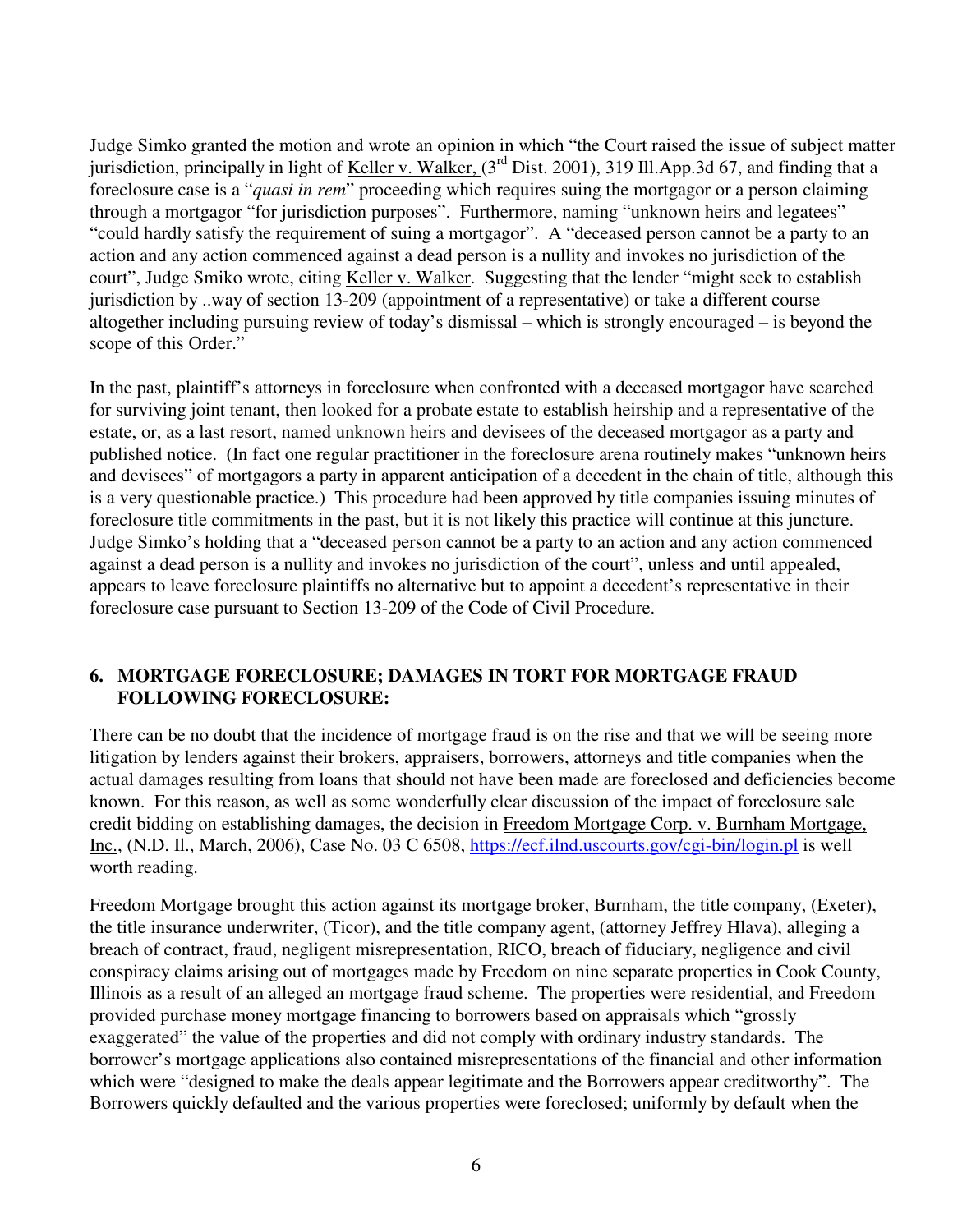Borrowers failed to appear. Based on the judgments, the properties were sold at foreclosure sales with Freedom being the successful bidder based on "credit bids" that varied from "full debt bids" resulting in no deficiency to "specified bids" resulting in deficiency judgments on six of the nine properties in a total sum of \$585,955.08. Following the confirmation of the sales, Freedom sold the nine properties to third parties for sums which all resulted in significant losses ranging from \$58,520.94 to \$252,513.52, and totaled \$1,1154,121,68 – for which it brought this suit against the defendants.

At issue in this interlocutory appeal was whether Freedom Mortgage would be limited in its damages to the balance due on its aggregated deficiencies, (\$585,955.08), or whether it could seek damages in the far greater sum of its actual losses when the premises purchased at sale were subsequently sold to third party bidders for an actual loss of \$1,154,121.68; a consequence of the Defendant's underlying fraud. The Defendants contended that Freedom's damages should be limited by the amount of the deficiency in each case that it bid at sale, and that it was collaterally estopped from claiming damages greater than those established in the foreclosure sales. Freedom's theory of the case focused on the fraud perpetrated upon it, and it argued that holding it bound by its credit bid when seeking recovery for the underlying fraud would result in unfairness to it as the victim/party being estopped. The Northern District's opinion held in favor of the Defendants, and provides a comprehensive review of mortgage foreclosure law relating to sales and credit bidding.

There were no issues relating to the alleged fraud scheme or the conduct of the mortgage foreclosures. The decision begins with a survey of fundamental principals of mortgage foreclosure, credit bidding and deficiency judgments. Tracing the law of default judgments and foreclosure sales, the Court notes that "Credit bidding' is the practice of allowing a foreclosing lender to bid on the property at the auction, as the Plaintiff did in this case, with respect to each of the Properties… The foreclosing lender is allowed to credit bid in order to avoid the inefficiency of requiring the lender to tender case which would only be immediately returned to it." A "full credit bid" occurs when the lender bids the full sum to which it is entitled under the judgment, and "Most states, including Illinois, hold that a lender is deemed to have received repayment of a loan in full if, at a foreclosure, it successfully bids the full amount of the loan (the 'Full Credit Bid Rule'). Because a mortgagee is entitled to one satisfaction of his debt and no more, the bidding in [full] of the debt to purchase the mortgage property, thus cutting off lower bidders, has always constituted a satisfaction of the debt." At the confirmation of sale, the mortgagee can petition the court for a deficiency judgment based on the difference between the sale price and the debt owed, and "the price at which the property is sold is deemed to be the conclusive measure of its value for purposes of setting a deficiency judgment." The amount a mortgagee bids at sale is "conclusively held to the price bid as a full equivalent for and satisfaction of his lien, and having received the proceeds of sale, he becomes a mere stranger to the property."

Turning to the Second Circuit decision applying Michigan law in Chrysler Capital v. Grella, the court noted that there a lender who bid the full amount of its debt at a foreclosure sale was held to no longer have an action against the borrower. The Second Circuit specifically refused to carve out an exception where the lender alleged that the underlying transaction was the product of the borrower's fraud, finding that "the important policy of finality at foreclosure sales must prevail in these circumstances…[to] protect [borrowers] from deficiency actions after the foreclosure sale and bring certainty to the foreclosure proceedings." The Second Circuit's rejection of the argument that strict application of the rule would promote unfairness and serve to reward the fraudulent conduct was also embraced by the Northern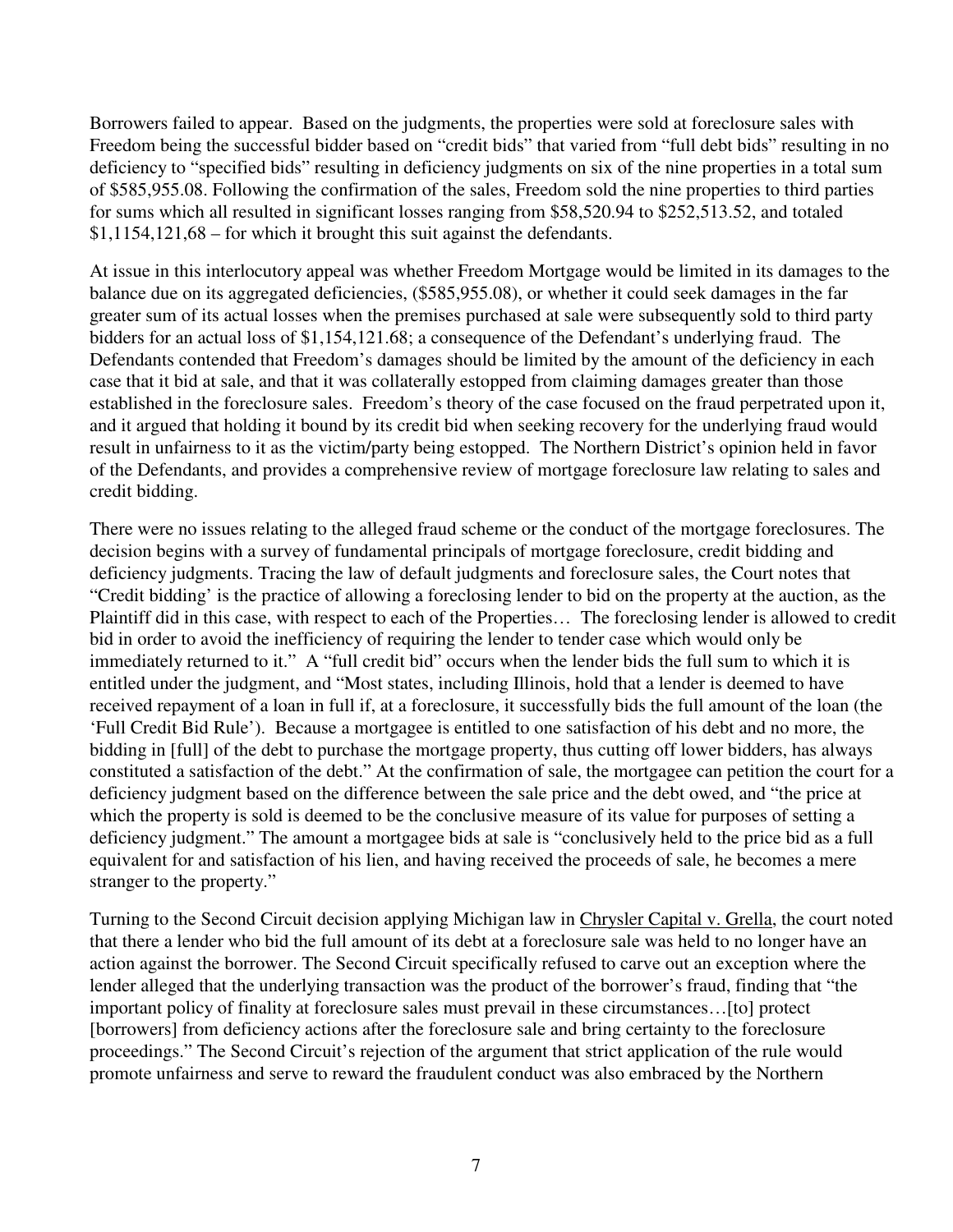District of Illinois here, noting that "the [lender] may always limit his damage from fraud by bidding for the security no more than its fair market value...[and] to allow [a lender], after effectively cutting off or discouraging lower bidders, to take the property and then establish that it was worth less that the bid, encourages fraud, creates uncertainty as to the [borrower's] rights, and most unfairly deprives the sale of whatever leaven comes from other bidders." An important distinction was noted in contrary decisions where the lender did not discover the fraud until after its credit bid had been made. Only where the lender could show that its credit bids were a proximate result of the defendant's fraud should it not be precluded from recovering damages without regard to the specific amount of the credit bids. This did not occur here, where Freedom was aware of the fraud prior to the sale and bid based upon its own independent, post judgment appraisals of the property. Since the lender's credit bids were not proximately caused by the defendant's fraud, but based on its own appraisals, knowing full well what had occurred, the Full Credit Bid Rule applies so that the limit of damages was the remaining deficiency after the credit bids. Freedom was bound and collaterally estopped by its credit bit from claiming any further damages beyond the deficiency amounts, and it would be limited to the deficiency rather than the alleged ultimate losses after post-sale liquidation of the properties.

## **7. FORCIBLE ENTRY AND DETAINER; JURISDICTION BY POSTING:**

#### In Equity Residential Properties v. Nasolo,  $(1<sup>st</sup> Dist., March, 2006)$ ,

http://www.state.il.us/court/Opinions/AppellateCourt/2006/1stDistrict/March/1050610.pdf, the tenant, Nasolo, attacked the jurisdiction of the trial court to enter an order for possession based on posting notice, lost in the trial court, but won a reversal on appeal.

Nasolo's primary contention on the appeal was that the landlord did not make sufficient effort at serving her personally before posting. The record indicated that after filing suit for non-payment of rent, the landlord placed summons with the Sheriff. The return of service revealed that four different deputies attempted to serve Nasolo at the rented apartment on four different occasions without success. The last return remarked that the reason the tenant was not served was "moved" and that the apartment appeared to be "vacant". Based on this, the Plaintiff's attorney filed an affidavit stating that Nasolo could not be found so that process could be served upon her, and that her place of residence "upon diligent inquiry cannot be ascertained." The Forcible Entry and Detainer Act provides that if the plaintiff is unable to obtain personal service, an affidavit may be filed stating that on due inquiry the defendant cannot be found, the last place of residence, or if that place is unknown, that upon diligent inquiry it can not be determined, to support constructive notice by posting followed by mailing notices. Here a judgment for possession was entered ex parte based on this limited jurisdiction. ("The statute further specifies that notice by posting conveys limited jurisdiction to the court: 'However, in cases where the defendant…is notified by posting…and the defendant…does not appear generally, the court may rule only on the portion of the complaint which seeks judgment for possession…" )

Nasolo's argument was that she had been generally available for personal service at the apartment (except for the time during which she was working, 8:00 am to 8:00 pm weekdays and occasionally on weekends) and at her work address disclosed to the Landlord in the rental application she had provided. She argued in the trial court that the Landlord could have and should have done more to serve her before resorting to posting notice. The Landlord in turn argued that the numerous efforts by the deputies and its own management agents sufficiently demonstrated that Nasolo was not amenable to process and posting notice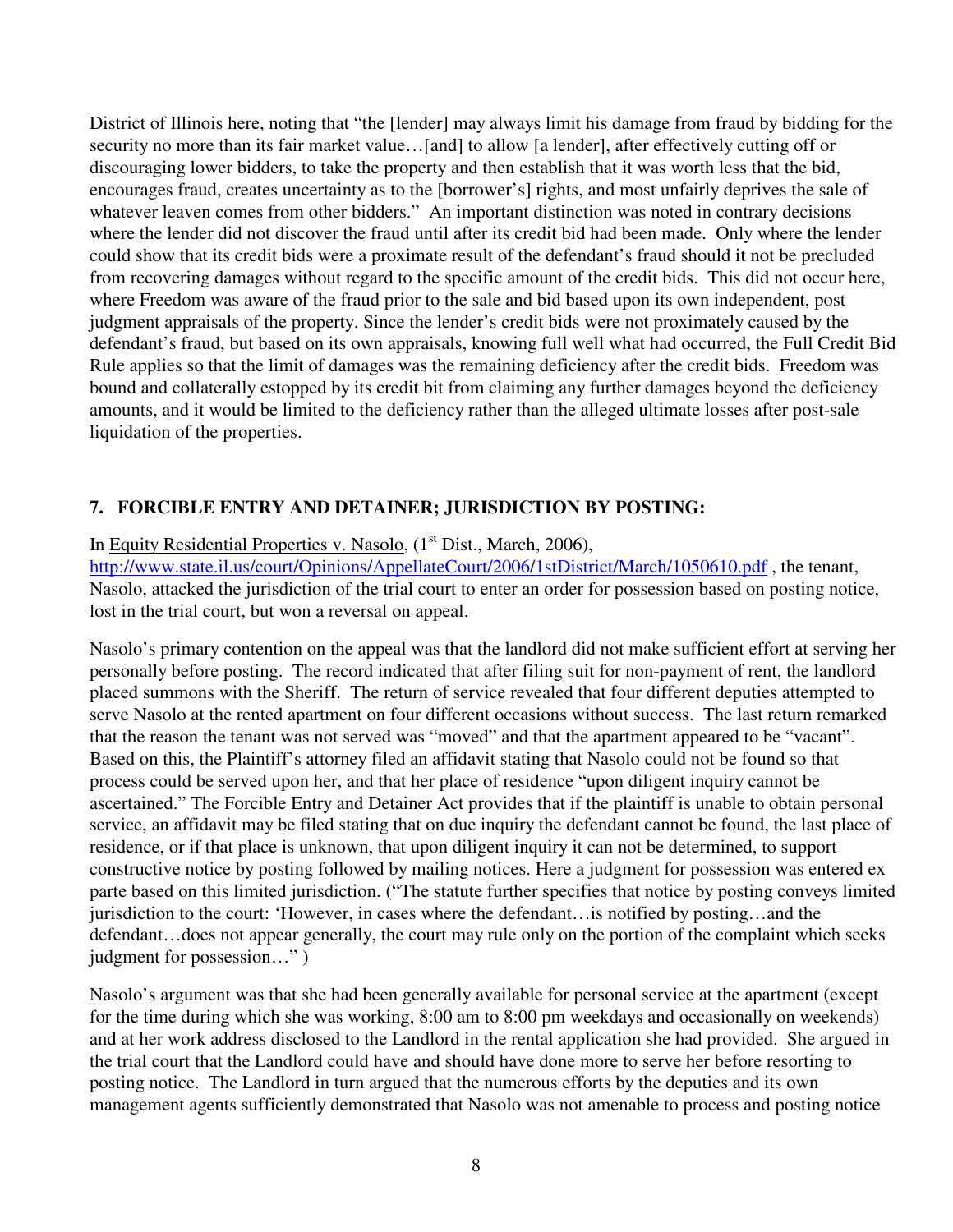was necessary. The trial court agreed with the Landlord, but the First District Appellate Court thought otherwise.

"Every defendant…is entitled to receive the best possible notice of the pending suit and it is only where personal service of summons cannot be had, that substituted or constructive service may be permitted…Securing jurisdiction by constructive service 'is a concession of the law to the hard circumstance of necessity…only allowable in certain limited cases, and then only after strict compliance with the statutes governing such service... The phrases 'due inquiry' and 'diligent inquiry' in that statute are not intended as useless phrases but are put there for a purpose…Superficial efforts at complying with the statute will not suffice…Instead the law 'requires an honest and well-directed effort to ascertain to ascertain the whereabouts of a defendant by an inquiry as full as the circumstances can permit…Depending upon the particular circumstances of a case, inquiring with neighbors, inquiring with known counsel, checking court records, and investigating employment information may be part of a 'due inquiry' and 'diligent inquiry' required of a plaintiff intending to rely on constructive service." The party claiming jurisdiction by posting notice has the burden of proof of strict compliance with the statute to confer jurisdiction. Here, the record suggested that the Landlord did not make due or diligent inquiry, and could have at least attempted service on the tenant at her known place of employment, but did not do so before resorting to posting. While there were affidavits from agents of the Landlord's management agent indicating that they had contacted Nasolo and she knew that she was in arrears on her rent, had mailed a certified letter to her at her work place, and contact with her during which she made partial tenders of her rent accompanied by promises to pay the balance, the Court viewed these inconsequential: "More importantly, a defendant's actual knowledge that an action is pending or that service has been attempted is not the equivalent of service of summons and would not relieve the plaintiff of its burden or vest the court with jurisdiction." Faced with two cases on this issue reaching different conclusions, (Household Finance v. Volpert, 227 Ill.App.3d 453, and First Federal Savings and Loan Ass'n v. Brown, 74 Ill.App.3d 901), the Court's decision here analyzes each case in some detail and determines that "the more analogous case is Brown, (citation), where the sheriff's return of service suggested further investigation was warranted, but he plaintiff did nothing more…Instead of investigating…the mortgage lender [in Brown] sought constructive service by publication and obtained a default judgment order…[creating] a significant issue with respect to the truthfulness of the affidavit filed by the plaintiff's attorney for service by publication…We find the circumstances are analogous to Brown's and that an evidentiary hearing is warranted here", and vacated the Order entered against Nasolo and remanded the case for hearing.

(Ed. Note: This decision, while within the context of Forcible Entry and Detainer, notes that much of the precedent relied upon relate to constructive service by newspaper publication pursuant to Section 5/2-206 of the Code of Civil Procedure in foreclosure and other types of proceedings, but specifically states that "this authority is nevertheless generally relevant here.")

### **8. TITLE INSURANCE; STATUTE OF LIMITATIONS ON ACTIONS BY TITLE INSURANCE COMPANY AGAINST ITS AGENT IS CONTROLLED BY TWO YEAR CONTRIBUTION AND INSURANCE STATUTES RATHER THAN THE TEN YEAR WRITTEN CONTRACT PERIOD:**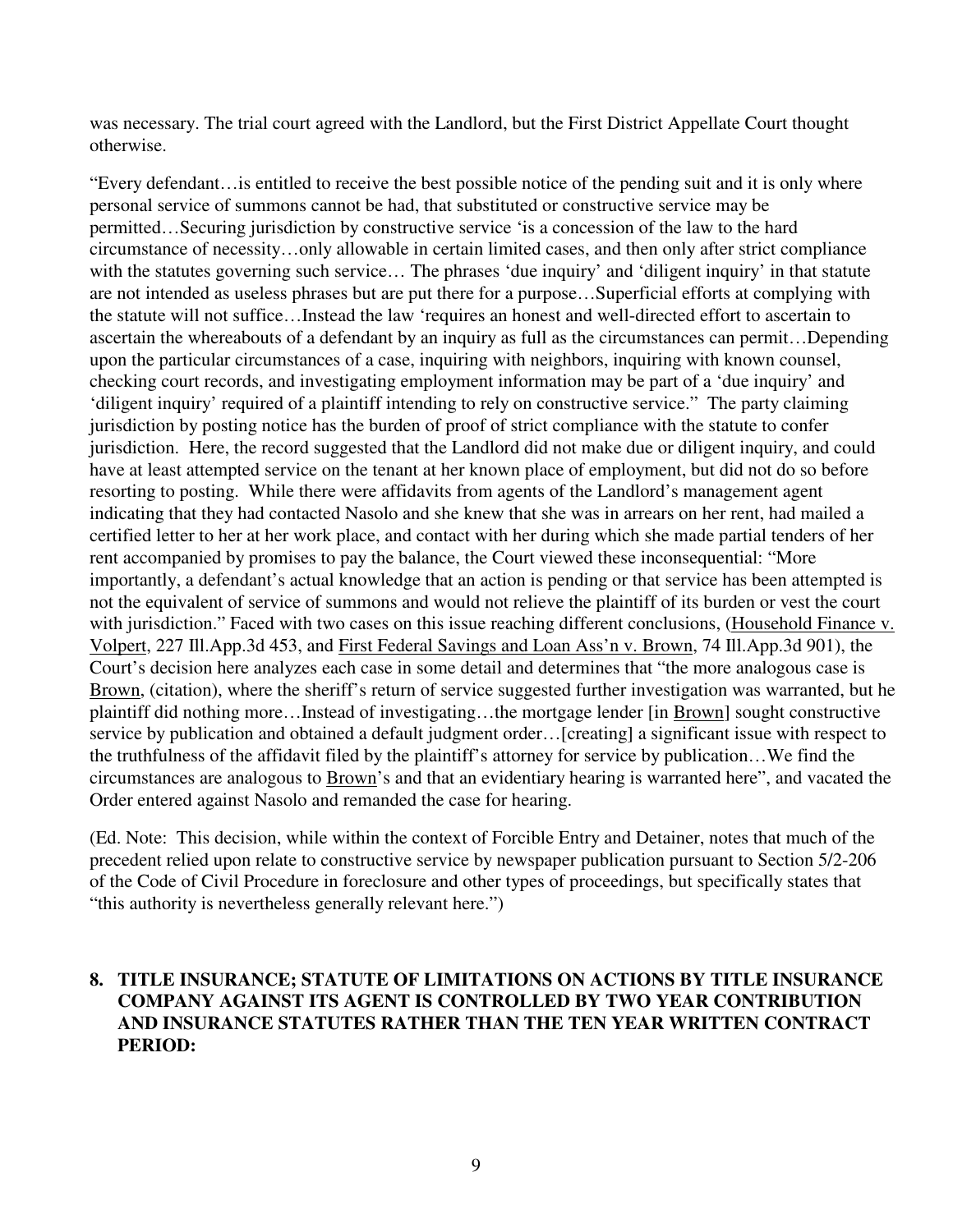The case of United General Title Insurance Company v. Amerititle, Inc.,  $(1<sup>st</sup> Dist., March, 2006)$ , http://www.state.il.us/court/Opinions/AppellateCourt/2006/1stDistrict/March/1051874.pdf, came to the Court on an interlocutory appeal of two certified questions:

 "1. In an action where the plaintiff, a title insurance underwriter, claims that the defendant, a title insurance agent, breached its contractual obligation to indemnify the plaintiff, and seeks indemnification for its alleged costs, pursuant to the terms of a written ` Title Policy Issuing Agreement' entered into by and between the parties, does the two-year statute of limitation set forth in Section 13-204(a) of the Code applicable to all actions for contribution or indemnity apply and preempt all other statutes of limitation (735 ILCS 5/13-204(a) and (c) (2004)), or does the ten-year statute of limitation on written contracts set forth in Section 13-206 of the Code (735 ILCS 5/13-206 (2004)) apply?

 2. In an action by the plaintiff, a title insurance underwriter, against the defendant, a title insurance agent, for breach of a written `Title Policy Issuing Agreement' (Agreement) as a result of a claim made on a loan policy issued by the defendant pursuant to that Agreement, does the two-year statute of limitation set forth in Section 13-214.4 of the Code (735 ILCS 5/13-214.4 (2004)) applicable to `[a]ll causes of action brought by any person or entity under any statute or any legal or equitable theory against an insurance producer... concerning the sale, placement [or] procurement . . of ... any policy of insurance' apply and preempt all other statutes of limitation, or does the ten-year statute of limitation on written contracts set forth in Section 13-206 of the Code (735 ILCS 5/13-206 (2004)) apply?"

The First District responded and answered the certified questions as follows:

 "1. The two-year statute of limitations set forth in sections 13-204(a) and (c) of the Code of Civil Procedure (735 ILCS 5/13-204(a), (c) (West 2004)), applicable to all causes of action for contribution or indemnity, applies and preempts all other statutes of limitation in this instant matter where a title insurance underwriter claims that a title insurance agent breached its contractual obligation of indemnification to the insurance underwriter.

 2. The two-year statute of limitations set forth in section 13-214.4 (735 ILCS 5/13-214.4 (West 2004)), applicable to all causes of action brought by any entity against an insurance producer concerning the sale, placement or procurement of any insurance policy applies, in this instant matter and preempts all other statutes of limitation where a title insurance underwriter brings a cause of action against a title insurance agent resulting from a claim made on a loan policy issued by the insurance underwriter."

 The facts of the case where that Amerititle, as agent for United General, issued a loan policy insuring Washington Mutual Bank as the holder of a first and prior mortgage executed by Joseph Czech upon real estate, title to which was actually held in a land trust, rendering the mortgage lien unenforceable against the real estate. When Washington Mutual's loan default, it filed a claim on the title insurance, and United General prosecuted a foreclosure action against Czech, claiming the mortgage was actually an "equitable mortgage" on the premises. In the foreclosure case, American Family Financial Services came forth with a mortgage executed by the land trustee in its favor that predated the Washington Mutual mortgage. United General purchased the American Family mortgage and paid other monies to ensure Washington Mutual's mortgage was an enforceable lien on the premises. It then filed suit against Amerititle based on breach of the Title Policy Issuing Agreement. Amerititle responded with a motion to dismiss the United General suit as time barred, alleging that the action was one for contribution or indemnity governed by Section 13-204 and 13-214.4 relating to actions against insurance producers, both of which must be brought within two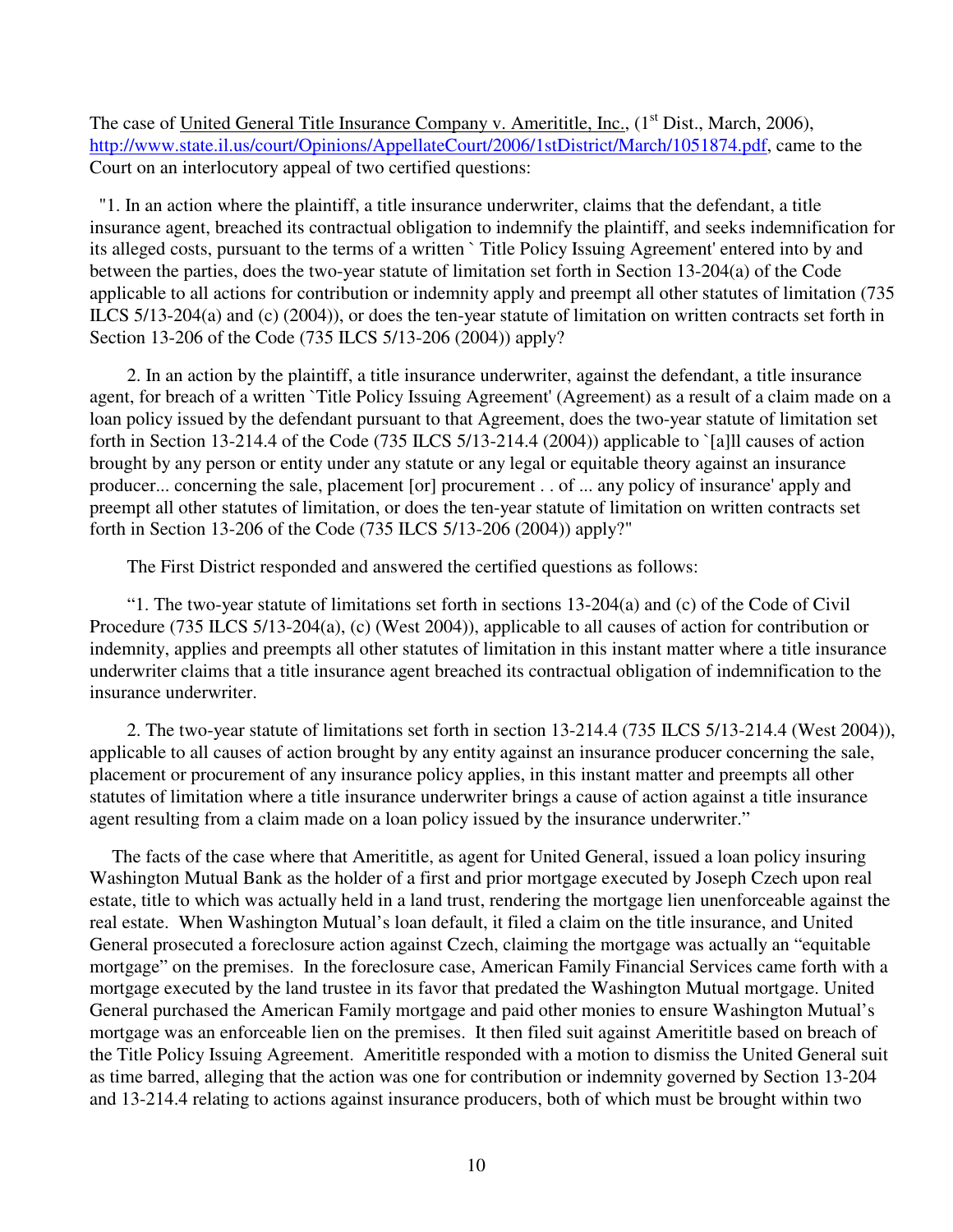years; (indemnity or contribution within two years of payment in discharge of liability to the claimant, and United General's position was that the action was one to enforce a written contract, governed by the ten year limitation in Section 13-206 of the Code of Civil Procedure.

The Court's ultimate position is clear from its opening statement that "The focus of this appeal is to determine whether the general statute of limitations applicable to written contracts applies in the instant case or whether two other more specific statutes apply, with one statute more specific than the other." The operative principals of statutory construction apply, with the finer point that "when both a general and specific statute exists regarding the same subject, 'the specific provision controls and should be applied [citation] unless it appears that the legislature intended to make the general act controlling." Finding that the true nature of United General's complaint was one for indemnity rather than a breach of contract action, the Court notes that Section 13-204 specifically provides that it "shall apply to all actions for contribution or indemnity and shall preempt, as to contribution and indemnity actions only, all other statutes of limitation or repose." Likewise, rejecting United General's argument that it rather than Amerititle issued the policy of insurance, and therefore the matter did not relate to the sale, placement, procurement, renewal or cancellation of an insurance policy as required by Section 13-214.4, the Court also rejected the theory that United General's claim arose from Amerititle's failure to properly search and report the chair of title as required by its contract and not based on the insurance policy. Citing the holding in Indiana Insurance Co. Machon & Machon, (2001), 324 Ill.App.3d 300, that the "statutory language of section 13-214.4 ' as written is unequivocal and subject to only one reasonable interpretation: that *all* causes of action brought by *any* person or entity under *any* theory against an insurance producer shall be brought within two years of the date the cause action accrues." Here, the position of Amerititle was as an "insurance broker" in the title transaction, and therefore it fell within the statutory reference to "insurance producer" for the purposes of Section 3-214.4.

Accordingly, even though United General's position that Amerititle breached its contract by its failure to properly underwrite the policy of insurance, causing United General to satisfy Washington Mutual's claim, giving rise to Amerititle's contractual obligation to indemnify United General for resolving the title issues, the nature of the liability was indemnity not contractual, but indemnification based on an insurance transaction, and "the fact that the origin of a cause of action may ultimately be traced to a writing has never been sufficient, standing alone, to automatically warrant application of the period of limitations governing written contracts.".

(Ed. Note: All the while I was reading and re-reading this case, I kept trying to put the recent Stewart Title case relating to the Moorman doctrine and finding that title insurance companies are providing insurance and not "information" relating to the chain of title to real estate in providing title insurance into perspective. I thought I was pretty clear on this issue, (unhappy with the result, but 'clear'). Now, I'm not so certain…and certainly not so clear. But, of course, this decision considers simply the issue of limitations, not the underlying substance…)

### **9. MORTGAGE FORECLOSURE; CONFIRMATION OF SALE AND THIRD PARTY BIDDERS REDUX:**

In Mortgage Electronic Registration Systems, Inc. v. Jerry Thompson, (1<sup>st</sup> Dist. November, 2005), http://www.state.il.us/court/Opinions/AppellateCourt/2006/1stDistrict/November/1052720.pdf , the trial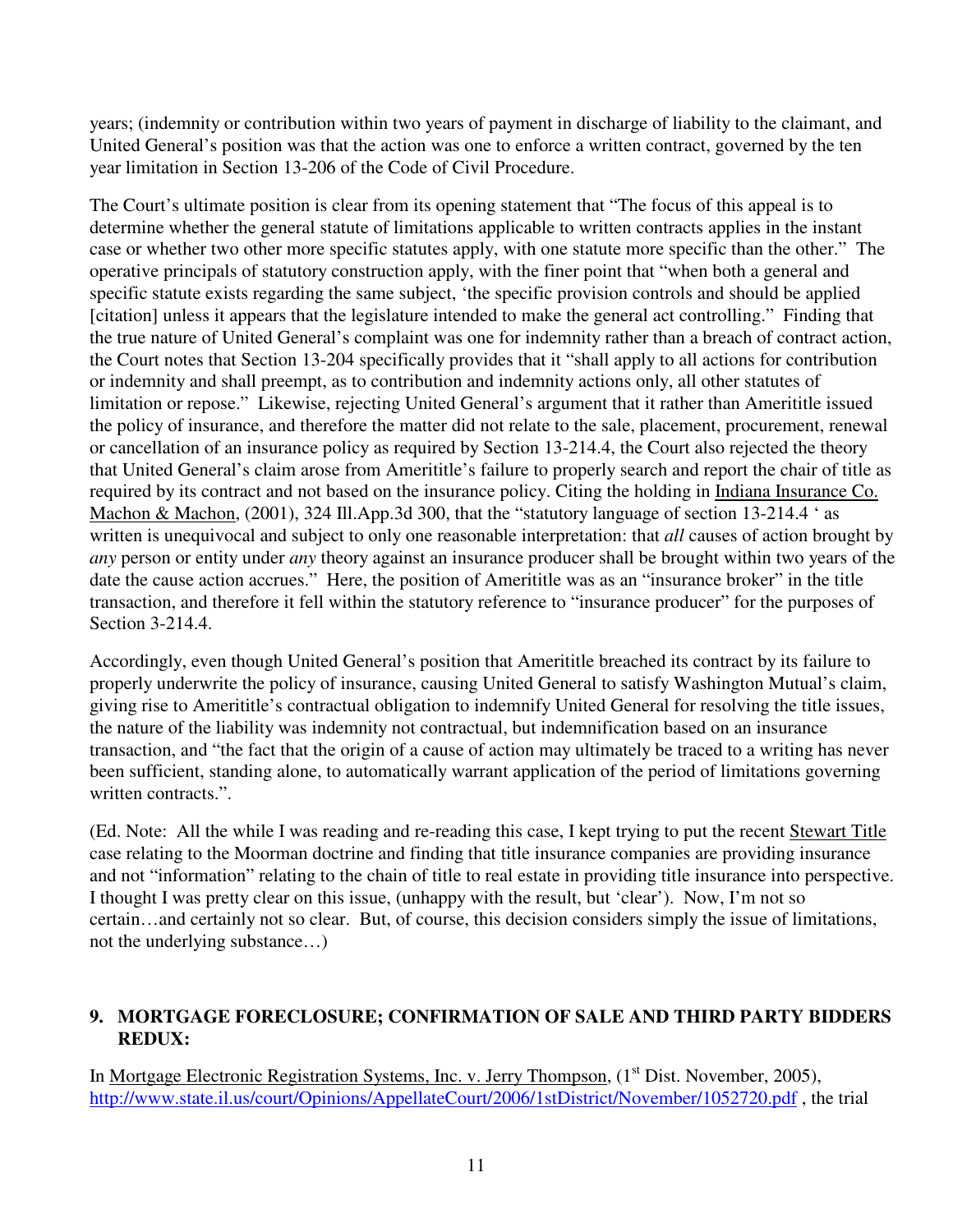court's decision not to confirm the foreclosure sale of property to a third party bidder was affirmed despite the argument that the effect would be to destabilize judicial sales.

The Thompson's residential mortgage was foreclosed and a sale held at which a third party bidder, Cronus Projects, Inc., was the successful bidder. Nonetheless, the Thompsons entered into a contract to sell the real estate and obtained a payoff letter directly from their lender, (without knowledge of the plaintiff's attorney in the pending foreclosure), in the period between the sale and confirmation. At the confirmation hearing, the trial court refused to approve the sale, finding that approval of sale would violate Section 15-1508 in that "justice would not otherwise be done", ordered that the sale bid be returned to Cronus, and ordered that the third party be awarded damages; (later determined to be \$1,000 for attorney's fees and \$940.00 representing interest on the bid during the time it was held by the sale officer). The third party bidder appealed.

The facts further indicate that at the hearing to confirm the sale it was determined that the amount tendered by the Thompsons to the lender between the sale and hearing date was \$32 less than the total amount due. Arguing that that sale and payoff occurred subsequent to the foreclosure sale and the lis pendens was recorded, the third party focused on the effect of the trial court's decision in "destabilizing judicial sales". The First District's focus, however, was on whether the refusal of the trial court to confirm the sale was an abuse of its discretion. Noting that the trial court "acted consistently with the policy of Illinois foreclosure law that favors the protection of equity in the home of a mortgage and allows redemption.", and that the First District had previously held that "We recognize and acknowledge the need to promote stability in the conduct of a judicial sale. (citations)" The Court's decision emphasizes: "However that policy can not be given ascendancy over the articulated purpose of the Illinois Mortgage Foreclosure Law to protect the equity of a mortgagor by permitting mortgage redemptions prior to forced sales and thereby to protect against the forced sale of property at prices well below fair market value." Further noting that the payoff of the mortgage by the Thompsons facilitated the satisfaction of two other liens on the real estate that would have been extinguished by the foreclosure sale and trial court balanced the interests of the Thompson's purchasers in addition to the preservation of their equity, the Appellate court stated: "Although we might not have come to the same conclusion as the circuit court in this case, we cannot say that it acted arbitrarily, without conscientious judgment or ignored principals of law resulting in substantial prejudice"; i.e., the trial court did not abuse its discretion.

Turning to the issue of the trial court's award of damages to the sale bidder, the First District notes that the theories of tortuous interference with its rights and loss of prospective economic advantage were raised by the sale bidder for the first time on appeal and therefore waived. Nonetheless, noting that prior case law holds that "it is well established law that the high bidder's 'interest evaporates upon the trial court's determination that the sale will not be confirmed…[and]…What the trial court decides to do with the property once it determines the sale will not be confirmed is a matter in which the [high bidders] have no discernable interest. Citicorp, 269 Ill.App.3d 301.", the Appellate Court clearly signals how it would have ruled had the issue not been waive. Likewise, the Plaintiff argued in its response brief that the trial court erred in its award of attorney's fees and interest in favor of Cronus, but the Court declined to rule on this issue in that it was not the subject of a cross appeal by the plaintiff, and therefore also waived.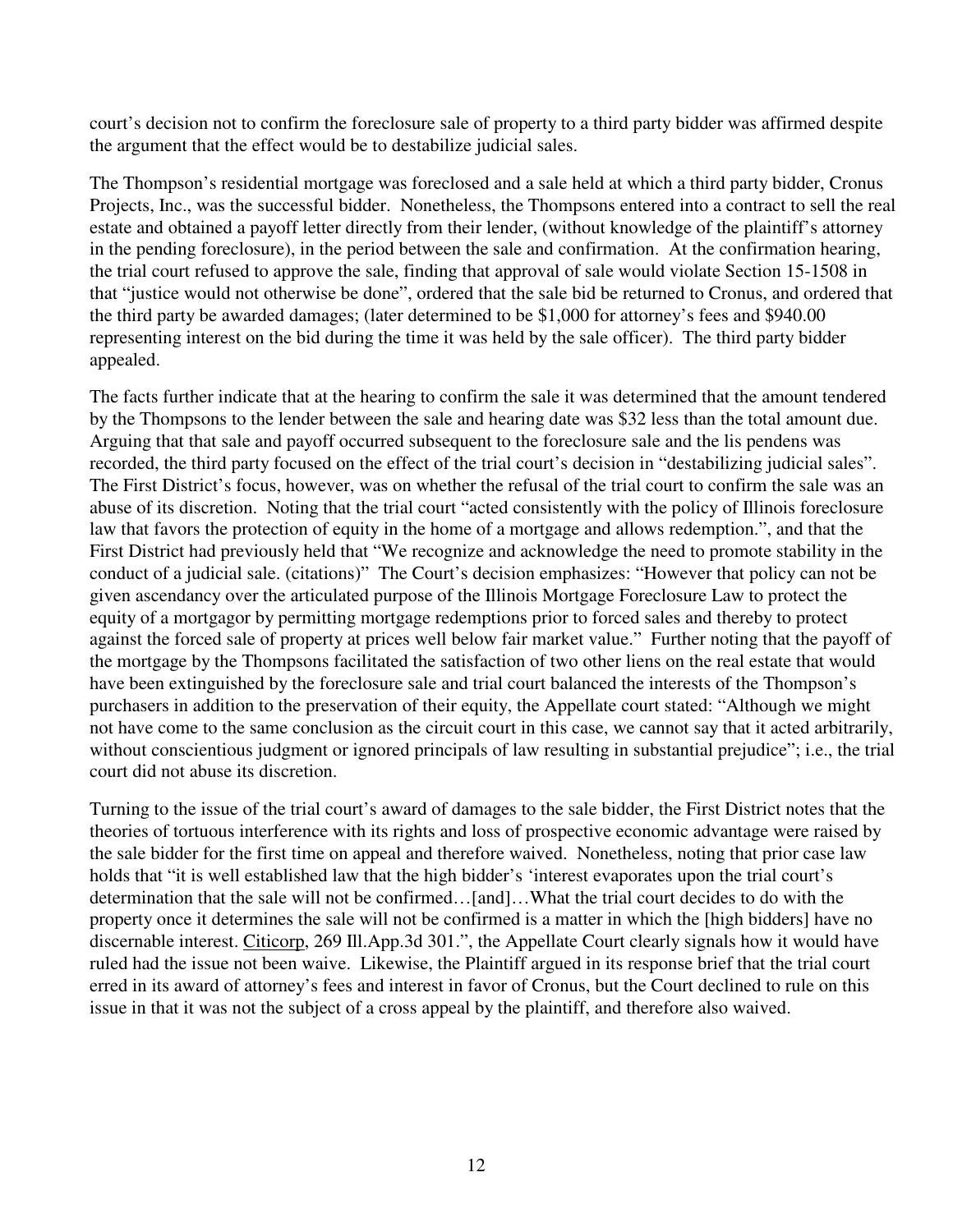#### **10. POTPOURRI:**

#### **When to Order a Title Endorsement:**

There has been a continuing discussion among real estate and estate planning attorneys on the ISBA Listserve relating to whether or not a new title policy should be issued upon the conveyance of property into a trust for estate planning purpose. The "issue" is that raised from time to time is based on the fact that a conveyance generally terminates title coverage as the title passes from the insured to another entity. In the past, the "best practice" has been to request that the title company issue an endorsement insuring the trust. A recent question was raised on the ISBA Listserve about the impact of the NEW (!) ALTA policy forms: "Has CT&T adopted the new ALTA form (June '06) so that a trust created for estate planning purposes would automatically be an insured under the original policy?" To which Dick Bales responded: "Good point. As I understand it, Chicago Title will be adopting these new policies. Note that in this new ALTA owner's policy, the definition of "insured is expanded to include "a grantee of an insured under a deed delivered without payment of actual valuable consideration conveying the title . . . if the grantee is a trustee or beneficiary of a trust created by a written instrument established by the Insured named in Schedule A for estate planning purposes. Dick Bales" One less thing to keep us all up at night !

#### **The Science of Drafting Deeds:**

Another question that seems to continually crop up on the ISBA List Serve relates to attorneys whose sole involvement in a real estate transaction is the preparation of a deed. Myles Jacobs's post on the List Serve cited the applicable ISBA Ethics Opinion in context:

"Maria:

Here is one suggestion which will not take a month. If you client has the old deed, why not have it re-recorded with a legend to indicate that it is being re recorded to correct the previous recording indicating the prior conveyance was of a half interest only. As for the attorney who made the mistake and no feels he has no obligation to correct his error, the ARDC would be a good starting place. There is an ISBA opinion I believe it is 94-1 which clearly states that an attorney is responsible for more than just the preparation of a deed. He can't hide behind the screen that he was only asked to prepare a deed. Any disclaimer his client signed would not absolve him of this error. Myles Jacobs"

If that remark left you wondering just what is going on, Dick Bales' thought in response surely will make you go "oohhhhh":

"This discussion reminds me of a true situation; it illustrates the hidden perils of deed draftsmanship.

Here are the facts: Farmer owns a one-half interest in a farm. He wants to convey this interest to a purchaser. The contract demands that he deliver a warranty deed. Is there a problem if Farmer prepares a deed, wherein he states that he "conveys a one-half interest in the following described real estate . . . .?"

Yes, to me there is a problem. One might consider this to be ambiguous. If Farmer owns a half interest, by noting on the deed that he is conveying a half interest, could one argue that he is actually conveying a half interest of what he owns, or a 1/4 interest, and still retains the other fourth interest?